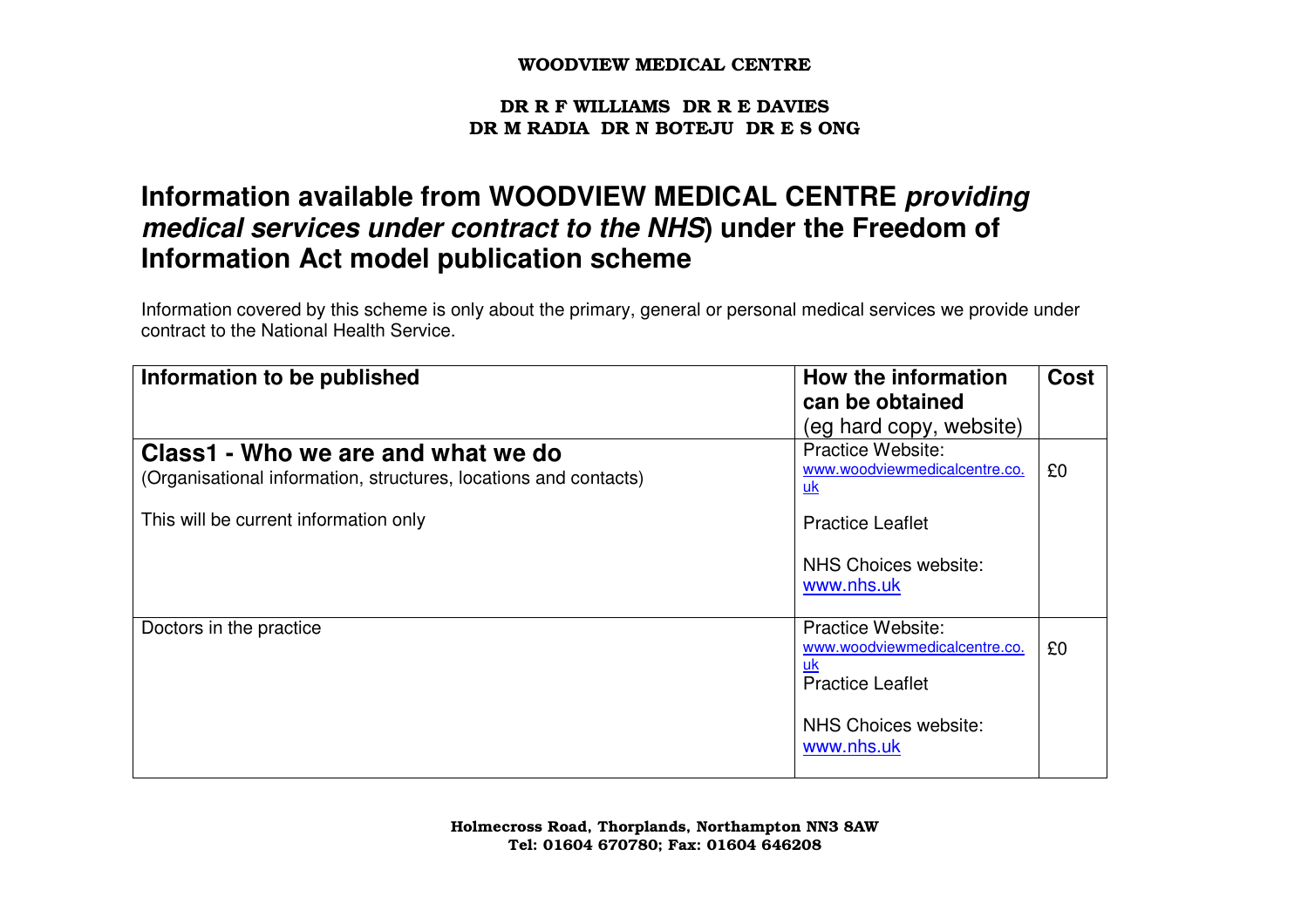| Contact details for the practice (named contacts where possible with telephone<br>number and email address (if used)) | <b>Practice Website:</b><br>www.woodviewmedicalcentre.<br>$\frac{\text{co.uk}}{\text{co.uk}}$<br><b>Practice Leaflet</b><br>NHS Choices website:<br>www.nhs.uk | £0 |
|-----------------------------------------------------------------------------------------------------------------------|----------------------------------------------------------------------------------------------------------------------------------------------------------------|----|
| Opening hours                                                                                                         | Practice Website:<br>www.woodviewmedicalcentre.<br>$\cosh$<br><b>Practice Leaflet</b><br><b>NHS Choices Website:</b><br>www.nhs.uk                             | £0 |
| Other staffing details                                                                                                | <b>Practice Website:</b><br>www.woodviewmedicalcentre.<br>$\cosh$<br><b>Practice Leaflet</b><br><b>NHS Choices Website:</b><br>www.nhs.uk                      | £0 |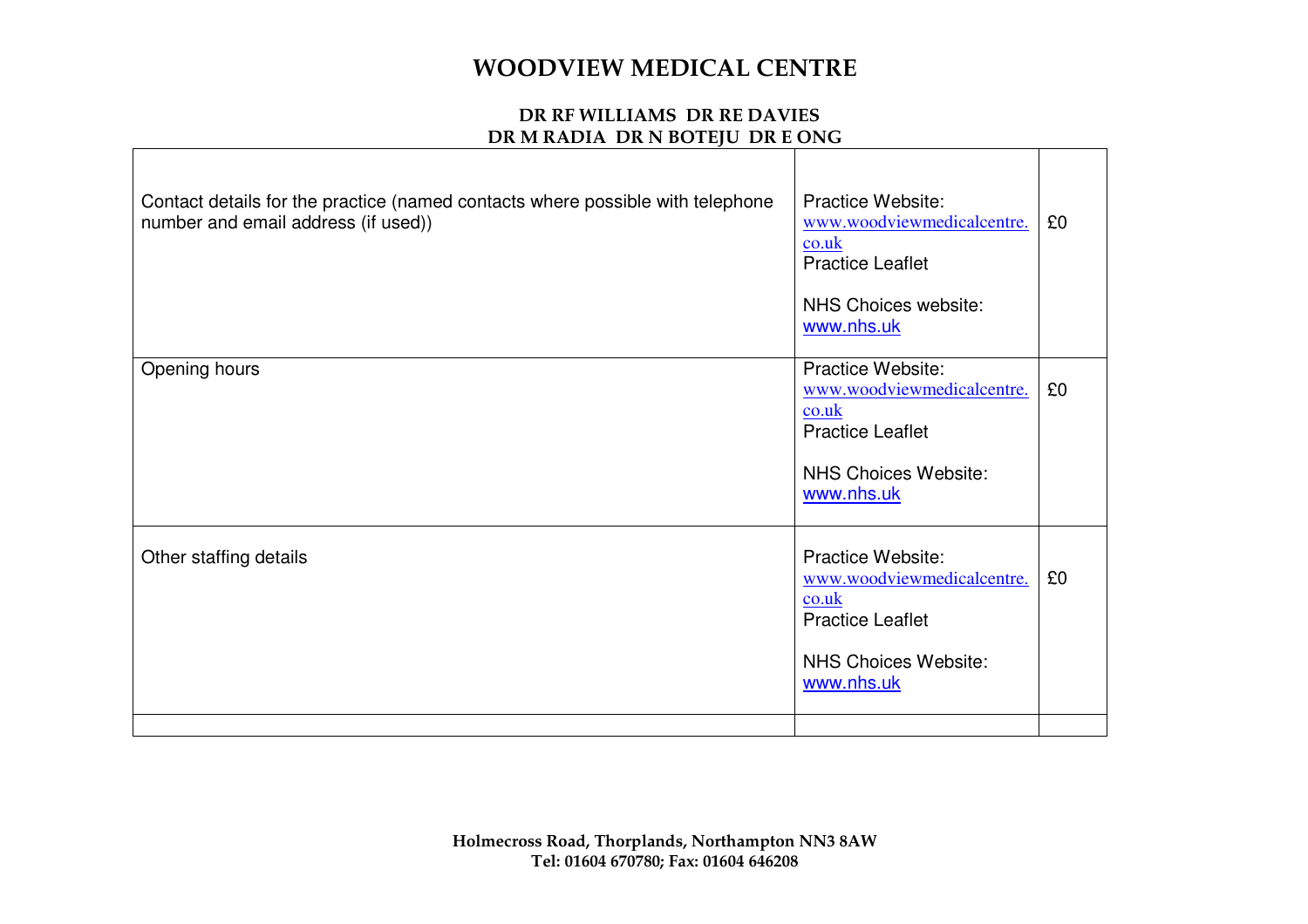| Class 2 – What we spend and how we spend it<br>(Financial information relating to projected and actual income and expenditure,<br>procurement, contracts and financial audit)<br>Current and previous financial year as a minimum | Hard copy from Practice.<br>Requests in writing to<br><b>Practice Manager</b><br>(Please note there may be<br>circumstances where material<br>cannot be released because it is<br>confidential and may be<br>prejudicial to the conduct of the<br>Practice's affairs). | £5 |
|-----------------------------------------------------------------------------------------------------------------------------------------------------------------------------------------------------------------------------------|------------------------------------------------------------------------------------------------------------------------------------------------------------------------------------------------------------------------------------------------------------------------|----|
| Total cost to the PCT/LHB/HSSB of our contracted services.                                                                                                                                                                        | Hard copy. Request in<br>writing from Practice<br>Manager                                                                                                                                                                                                              | £5 |
| Audit of NHS income                                                                                                                                                                                                               | Not held                                                                                                                                                                                                                                                               |    |
|                                                                                                                                                                                                                                   |                                                                                                                                                                                                                                                                        |    |
| Class 3 – What our priorities are and how we are doing<br>(Strategies and plans, performance indicators, audits, inspections and reviews)<br>Current and previous year as a minimum                                               | Hard copy. Request in<br>writing from Practice<br>Manager                                                                                                                                                                                                              | £0 |
| Plans for the development and provision of NHS services                                                                                                                                                                           | Hard copy. Request in<br>writing from Practice<br>Manager                                                                                                                                                                                                              | £0 |
|                                                                                                                                                                                                                                   |                                                                                                                                                                                                                                                                        |    |
|                                                                                                                                                                                                                                   |                                                                                                                                                                                                                                                                        |    |
|                                                                                                                                                                                                                                   |                                                                                                                                                                                                                                                                        |    |
|                                                                                                                                                                                                                                   |                                                                                                                                                                                                                                                                        |    |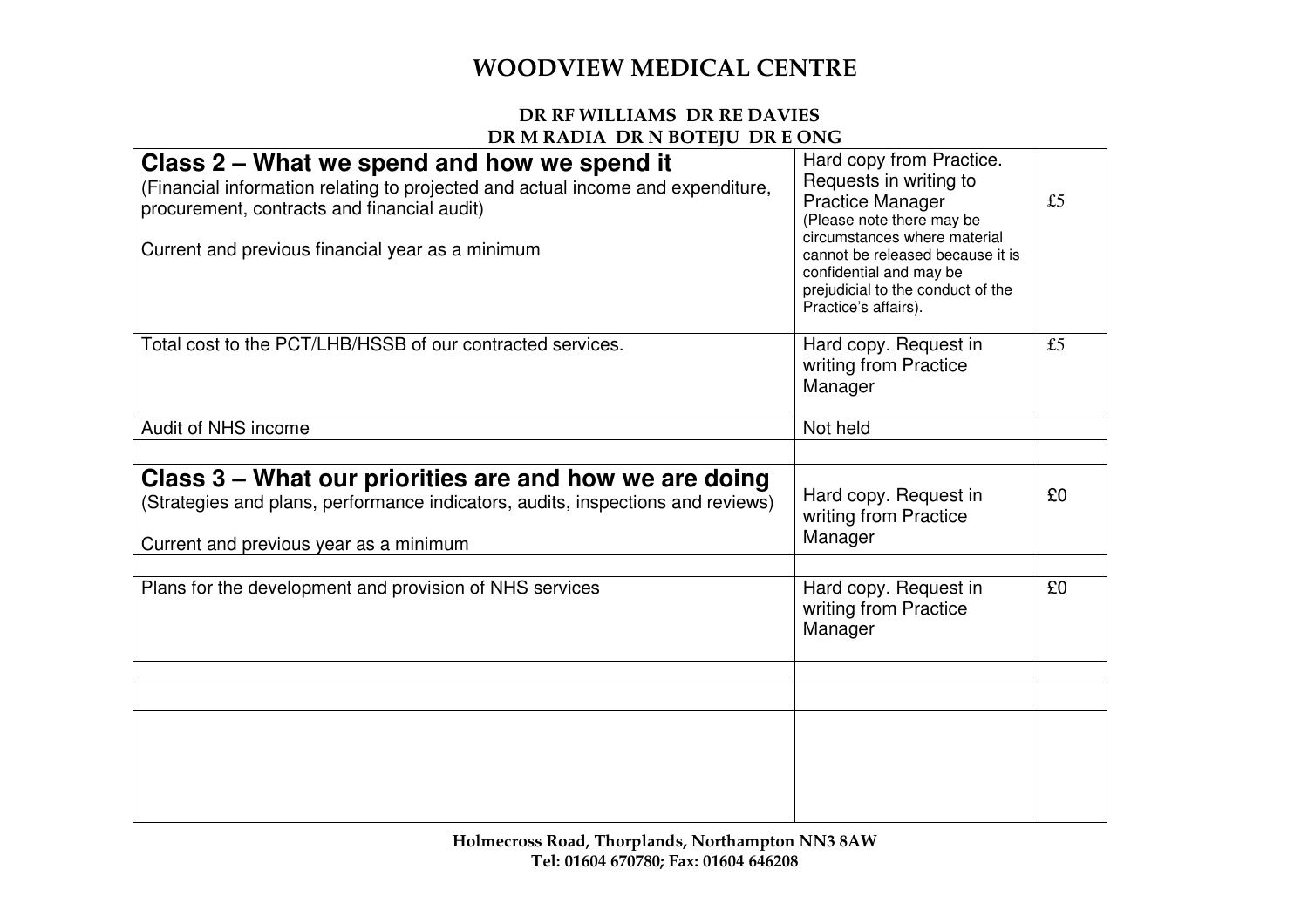| Class 4 – How we make decisions<br>(Decision making processes and records of decisions)<br>Current and previous year as a minimum                                                                                                      | Hard copy from Practice.<br>Requests in writing to<br><b>Practice Manager</b><br>(Please note there may be<br>circumstances where material<br>cannot be released because it is<br>confidential<br>and<br>may<br>be<br>prejudicial to the conduct of the<br>Practice's affairs).    | £5 |
|----------------------------------------------------------------------------------------------------------------------------------------------------------------------------------------------------------------------------------------|------------------------------------------------------------------------------------------------------------------------------------------------------------------------------------------------------------------------------------------------------------------------------------|----|
|                                                                                                                                                                                                                                        |                                                                                                                                                                                                                                                                                    |    |
| Records of decisions made in the practice affecting the provision of NHS<br>services                                                                                                                                                   | Hard copy from Practice.<br>Requests in writing to<br><b>Practice Manager</b><br>(Please note there may<br>be<br>circumstances where material<br>cannot be released because it is<br>confidential<br>and<br>may<br>be<br>prejudicial to the conduct of the<br>Practice's affairs). | £5 |
|                                                                                                                                                                                                                                        |                                                                                                                                                                                                                                                                                    |    |
| Class 5 – Our policies and procedures<br>(Current written protocols, policies and procedures for delivering our services<br>and responsibilities)<br>Current information only (mark "not held" against any policies not actually held) |                                                                                                                                                                                                                                                                                    |    |
| Policies and procedures about the employment of staff                                                                                                                                                                                  | Hard copy from Practice.<br>Requests in writing to<br><b>Practice Manager</b>                                                                                                                                                                                                      | £5 |
|                                                                                                                                                                                                                                        |                                                                                                                                                                                                                                                                                    |    |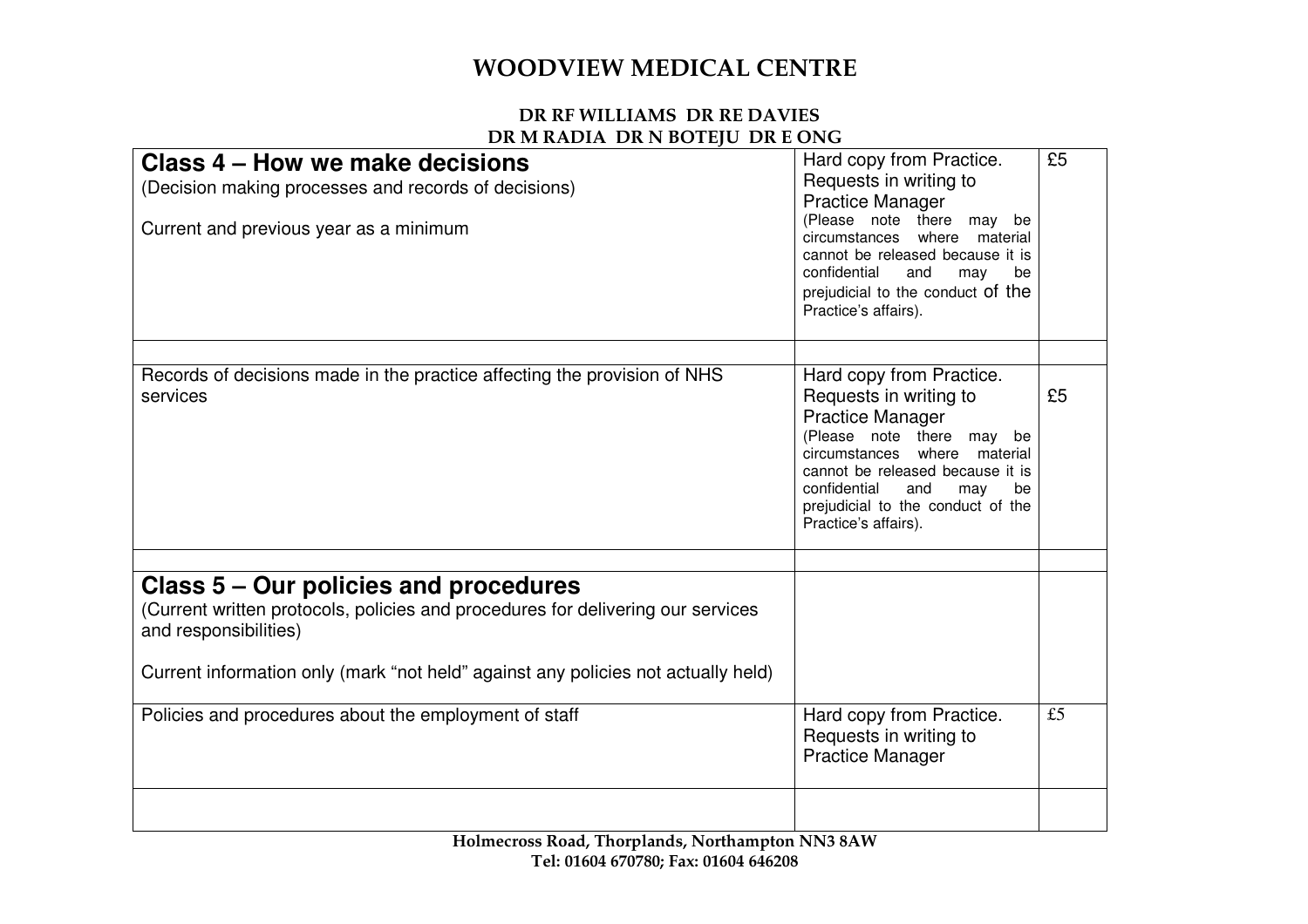| Internal instructions to staff and policies relating to the delivery of services                                  | Hard copy from Practice.<br>Requests in writing to<br><b>Practice Manager</b> | £5 |
|-------------------------------------------------------------------------------------------------------------------|-------------------------------------------------------------------------------|----|
| Equality and diversity policy                                                                                     | Hard copy from Practice.<br>Requests in writing to<br><b>Practice Manager</b> | £5 |
| Health and safety policy                                                                                          | Hard copy from Practice.<br>Requests in writing to<br><b>Practice Manager</b> | £5 |
| Complaints procedures (including those covering requests for information and<br>operating the publication scheme) | Hard copy from Practice.<br>Requests in writing to<br><b>Practice Manager</b> | £0 |
| Records management policies (records retention, destruction and archive)                                          | Hard copy from Practice.<br>Requests in writing to<br><b>Practice Manager</b> | £5 |
| Data protection policies                                                                                          | Hard copy from Practice.<br>Requests in writing to<br><b>Practice Manager</b> | £5 |
| Policies and procedures for handling requests for information                                                     | Hard copy from Practice.<br>Requests in writing to<br><b>Practice Manager</b> | £5 |
| Patients' charter                                                                                                 | Hard copy from Practice.<br>Requests in writing to<br><b>Practice Manager</b> | £0 |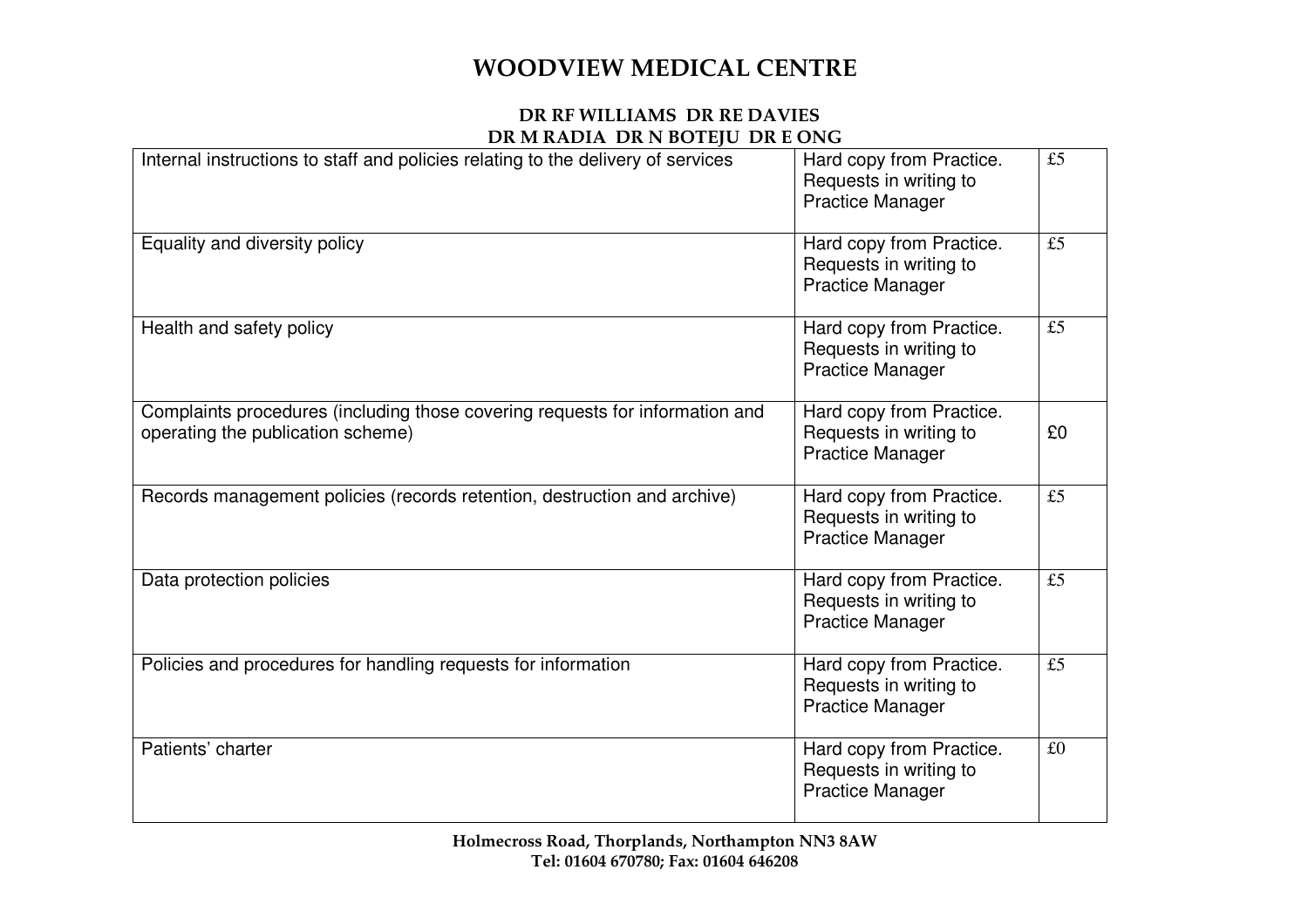| Class 6 – Lists and Registers                                                                                                                                                     | Not held                                                                                                                  |    |
|-----------------------------------------------------------------------------------------------------------------------------------------------------------------------------------|---------------------------------------------------------------------------------------------------------------------------|----|
| Currently maintained lists and registers only                                                                                                                                     |                                                                                                                           |    |
| Any publicly available register or list (if any are held this should be publicised; in most<br>circumstances existing access provisions will suffice)                             | Not held                                                                                                                  |    |
|                                                                                                                                                                                   |                                                                                                                           |    |
| Class 7 – The services we offer<br>(Information about the services we offer, including leaflets, guidance and<br>newsletters produced for the public)<br>Current information only | Practice Website:<br>www.woodviewmedicalcentre.co.<br>uk<br><b>Practice Leaflet</b><br>NHS Choices website:<br>www.nhs.uk | £0 |
|                                                                                                                                                                                   |                                                                                                                           |    |
| The services provided under contract to the NHS                                                                                                                                   | Practice Website:<br>www.woodviewmedicalcentre.co.<br>uk                                                                  | £0 |
|                                                                                                                                                                                   | <b>Practice Leaflet</b><br>NHS Choices website:<br>www.nhs.uk                                                             |    |
| Charges for any of these services                                                                                                                                                 | Hard copy from Practice.<br>Requests in writing to<br><b>Practice Manager</b>                                             | £0 |
|                                                                                                                                                                                   |                                                                                                                           |    |